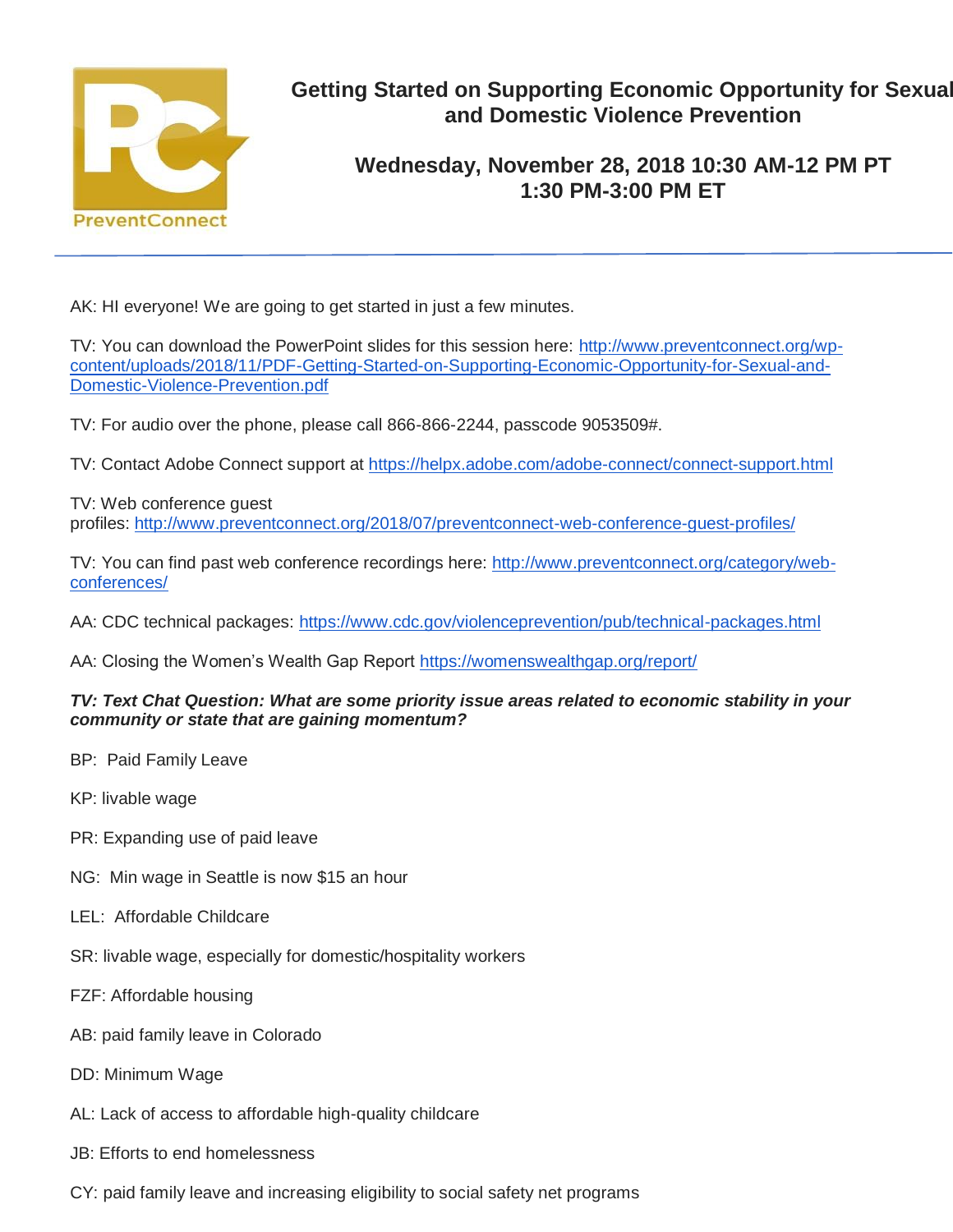# MC: JOB READINESS AND JOB OPPORTUNITIES FOR VICTIMS AND SURVIVORS WITH NOT IMMIGRATION STATUS

CC: Could you share the paper title & source? I'd love to read it.

TV: Erin mentioned the Lifetime Economic Burden of Intimate Partner Violence report. For more information, check out our

• PreventConnect web conference recording The Economic Cost of Intimate Partner Violence: Implications for prevention [http://www.preventconnect.org/2018/08/the-economic-cost-of-intimate-partner](http://www.preventconnect.org/2018/08/the-economic-cost-of-intimate-partner-violence-implications-for-prevention/)[violence-implications-for-prevention/](http://www.preventconnect.org/2018/08/the-economic-cost-of-intimate-partner-violence-implications-for-prevention/)

CJ:  $M<sub>Y</sub>$  CJ:  $M<sub>Y</sub>$  as to the undocumented survivors!

CC: thanks!

SR: sorry if I missed this, what does WOWS in this logic model stand for?

AA: Ohio Women's Public Policy Network's website - <http://womenspublicpolicynetwork.org/>

TV: @Stephanie, WOWS stands for Wage Equity and Other Worker Supports

SR: thank you!

AA: Ohio Women's Public Policy Network's policy agenda [http://womenspublicpolicynetwork.org/wp](http://womenspublicpolicynetwork.org/wp-content/uploads/2018/10/WPPN_UpdatedPolicyAgenda__FINAL2018.pdf)[content/uploads/2018/10/WPPN\\_UpdatedPolicyAgenda\\_\\_FINAL2018.pdf](http://womenspublicpolicynetwork.org/wp-content/uploads/2018/10/WPPN_UpdatedPolicyAgenda__FINAL2018.pdf)

AS: Here's the socioecological model in case you need a refresher! <https://www.cdc.gov/violenceprevention/overview/social-ecologicalmodel.html>

AA: YWCA's page on economic empowerment [-http://ywcaak.org/womens-economic-empowerment-center/](http://ywcaak.org/womens-economic-empowerment-center/)

#### *TV: Text Chat Question: Thinking about priority economic issues in our community, what are some initial actions that you could take through your agency or organizations?*

SB: Link to nontraditional partners, i.e., Opportunity Alliance Nevada.

BB: We are very active in advocating for expanding affordable housing in our community.

KP: Providing Unions with information on DV and DV services and the protections for survivors.

CR: Develop partnerships with more agencies who are working on policy change around economic issues. Help amplify their work using our networks.

BP: supporting research on the connection between paid family leave and women's health

NG: advocating for affordable housing in our island community

CR: We already showing up at a lot of discussions around affordable housing and making sure more people understand the intersection with domestic violence.

DS: Check out the living wage for your county and state. Where does your salary align? Living Wage Calculator to find out what the Hourly Living Wage is for your County. <http://livingwage.mit.edu/states/39/locations>

PR: What is an example of a message framed around economics as opposed to social justice?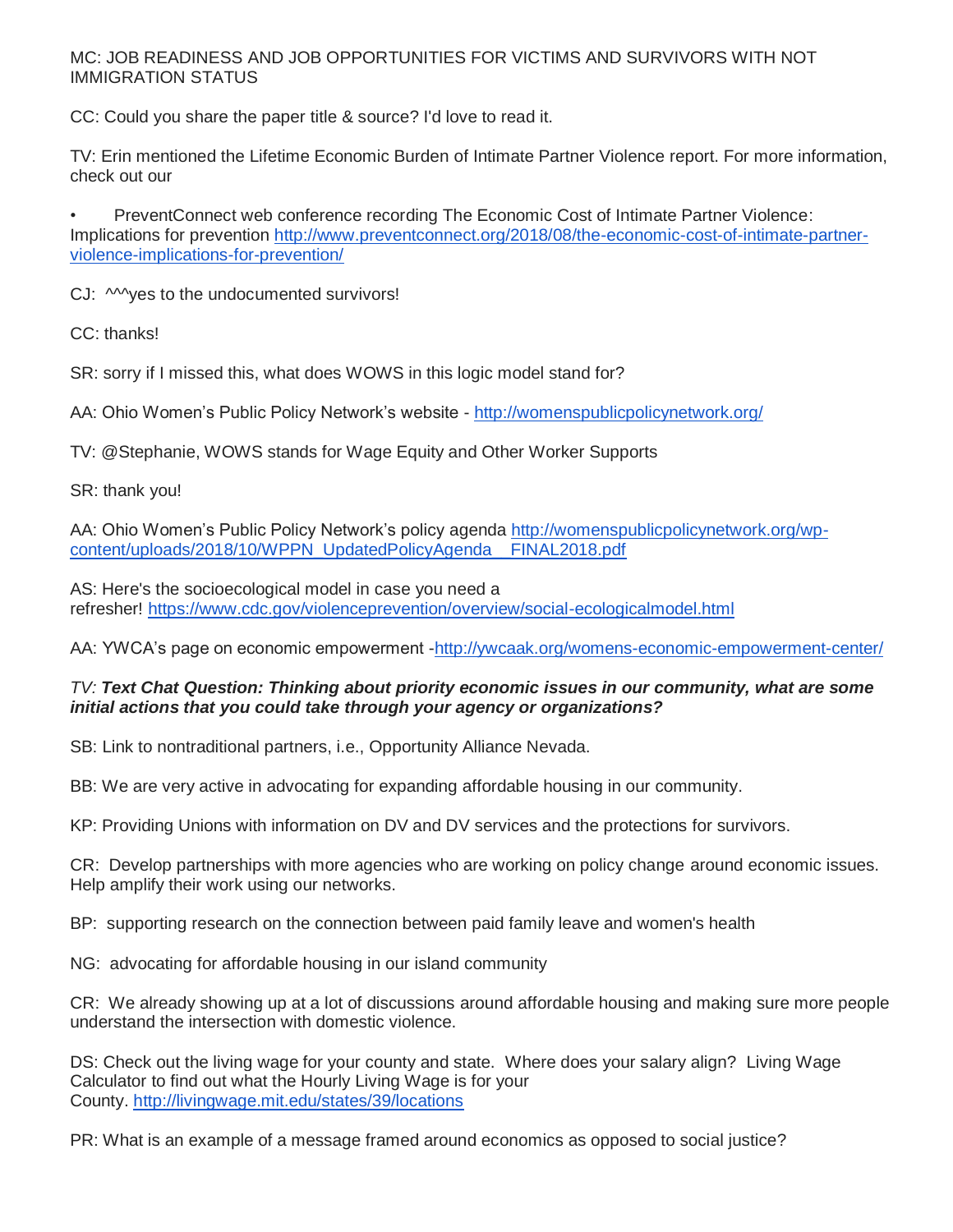### AS: We'll ask Jaci to respond!

AW: Supporting financial literacy programs with deep wrap around supports and connected to understanding of poverty as a system of oppression; developing direct emergency relief funds for survivors, identifying transportation networks for our rural communities, supporting increase to social safety net, identifying strategies to address housing and childcare needs for survivors

*TV: Text Chat Question: How do you (or would you) deal with push back that this is outside of the sexual and domestic violence prevention "lane"?*

KB: Explaining the connections to IPV, using socio-ecological model

PR: No pushback as much as enlightenment. When you point out the connections it can make sense to folks.

AK: In my experience, once I make the connections and start the conversation it makes sense to people and they are very supportive and even excited about the opportunities

CR: We emphasize the link between economic insecurity and lack of affordable housing relate directly to DV/SA

KB: Can you speak more to how community economic stability works to deter perpetration?

CR: Also, people may have to stay in violent relationships because they can't afford to move into separate homes

CR: There may also be other opportunities to address the behavior if a perpetrator has basic income security

TV: You can also look at this research article on how paid family leave can prevent intimate partner violence [https://www.sciencedirect.com/science/article/pii/S0091743518301804.](https://www.sciencedirect.com/science/article/pii/S0091743518301804)

DS: This has been really interesting and glad to see the great work being done. It would be interesting in a future conversation to talk more about the role of programs in local communities in support of these statewide efforts, and/or what can happen in local cities/counties. Also, how this overlaps with policy work in workplaces e.g. sexual harassment and domestic violence policies

AS: Thanks Debra! We look forward to more sessions on this!

AS: Appreciate your input

AL: Thank you for that point, Debra--and also some connection with this and service-employee rights and bystander intervention training (Bar Bystander programs, for example)

TV: Workplaces Respond to Domestic & Sexual

Violence <https://www.workplacesrespond.org/Building> Mission Effective Survivor-Defined Organizations [https://www.bcsdv.org/wp-content/uploads/2015/09/BuildingMissionEffectiveSurvivor-](https://www.bcsdv.org/wp-content/uploads/2015/09/BuildingMissionEffectiveSurvivor-DefinedOrganizations.pdf)[DefinedOrganizations.pdf](https://www.bcsdv.org/wp-content/uploads/2015/09/BuildingMissionEffectiveSurvivor-DefinedOrganizations.pdf)

TV: Here is the handout with all the resources Anne mentioned: [http://www.preventconnect.org/wp](http://www.preventconnect.org/wp-content/uploads/2018/11/NRCDV-ResourcestoSupporttheCDCsTechnicalPackage-UpdatedNov2018.pdf)[content/uploads/2018/11/NRCDV-ResourcestoSupporttheCDCsTechnicalPackage-UpdatedNov2018.pdf](http://www.preventconnect.org/wp-content/uploads/2018/11/NRCDV-ResourcestoSupporttheCDCsTechnicalPackage-UpdatedNov2018.pdf)

TV: VAWnet Building Credit and Assets [https://vawnet.org/sc/building-credit-and-assets-helping-survivors](https://vawnet.org/sc/building-credit-and-assets-helping-survivors-recover-economic-abuse)[recover-economic-abuse](https://vawnet.org/sc/building-credit-and-assets-helping-survivors-recover-economic-abuse)

TV: VAWnet EITC and Other Tax Credits [https://vawnet.org/sc/earned-income-tax-credit-eitc-and-other-tax](https://vawnet.org/sc/earned-income-tax-credit-eitc-and-other-tax-credits)[credits](https://vawnet.org/sc/earned-income-tax-credit-eitc-and-other-tax-credits)

TV: Purple Purse Allstate Foundation <https://www.purplepurse.com/>